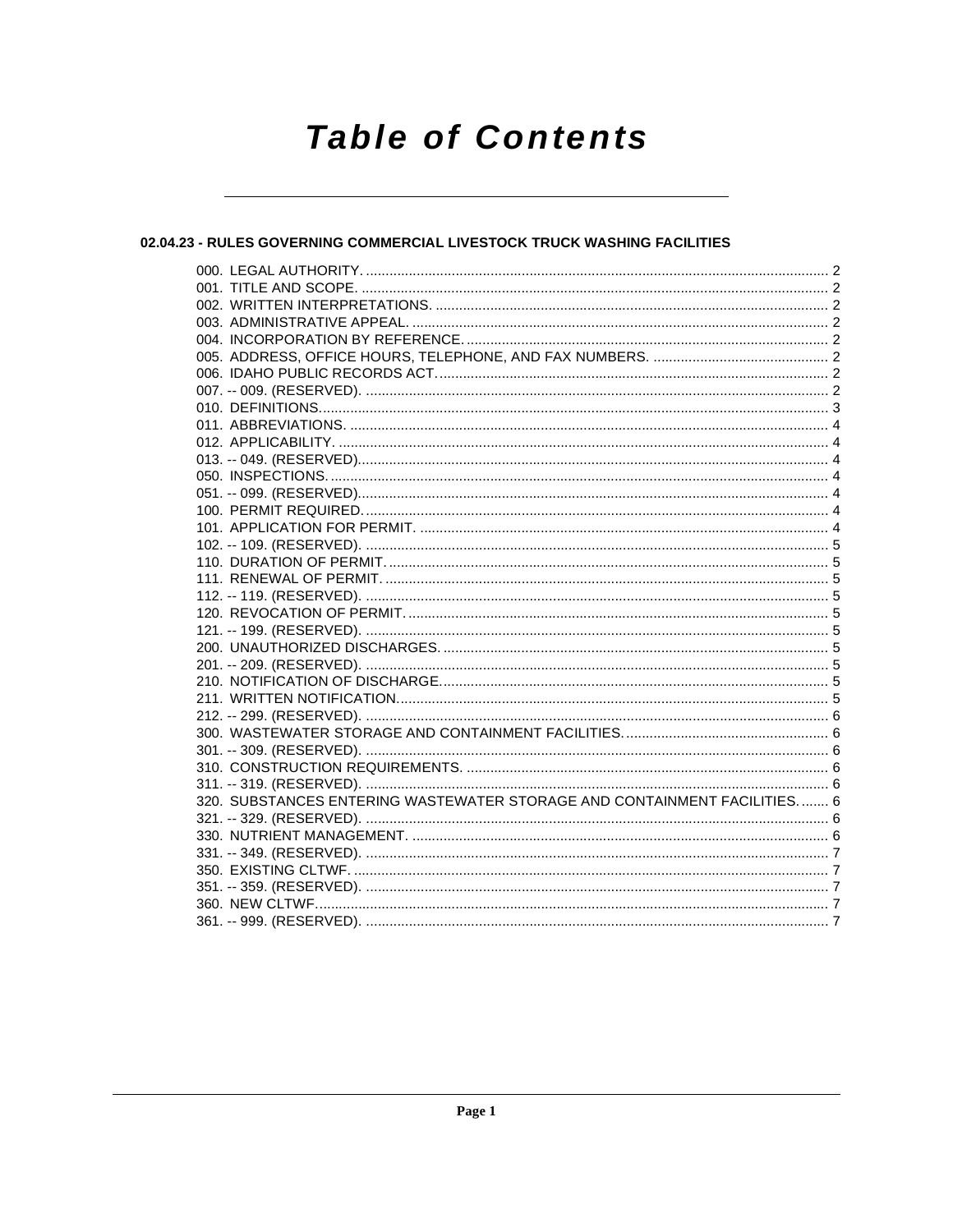#### **IDAPA 02 TITLE 04 CHAPTER 23**

# <span id="page-1-0"></span>**02**.**04**.**23 - RULES GOVERNING COMMERCIAL LIVESTOCK TRUCK WASHING FACILITIES**

#### <span id="page-1-1"></span>**000. LEGAL AUTHORITY.**

This chapter is adopted under the legal authority of Title 22, Chapter 103 (17), Idaho Code. (5-3-03)

#### <span id="page-1-2"></span>**001. TITLE AND SCOPE.**

**01. Title**. The title of this chapter is IDAPA 02.04.23, "Rules Governing Commercial Livestock Truck Washing Facilities". (5-3-03)

**02. Scope**. These rules shall govern the permitting, construction, and management of commercial livestock truck washing facilities. The official citation of this chapter is IDAPA 02.04.23.000 et.seq. For example, this Section's citation is IDAPA 02.04.23.001. this Section's citation is IDAPA  $02.04.23.001$ .

# <span id="page-1-3"></span>**002. WRITTEN INTERPRETATIONS.**

There are no written interpretations of these rules. (5-3-03)

#### <span id="page-1-4"></span>**003. ADMINISTRATIVE APPEAL.**

Persons may be entitled to appeal agency actions authorized under these rules pursuant to Title 67, Chapter 52, Idaho  $\text{Code.}$  (5-3-03)

#### <span id="page-1-9"></span><span id="page-1-5"></span>**004. INCORPORATION BY REFERENCE.**

Copies of these documents may be obtained from the Idaho State Department of Agriculture central office and the State Law Library. (5-3-03)

**01. The 1997 United States Department Of Agriculture Natural Resources Conservation Service Agricultural Waste Management Field Handbook, Appendix 10 D**. (5-3-03)

#### **02. The 2000 American Society Of Agricultural Engineers Standard EP393**.**3**. (5-3-03)

**03. The 1999 Publication By The United States Department Of Agriculture, Natural Resource Conservation Service, Conservation Practice Standard, Nutrient Management Code 590**. (5-3-03)

#### <span id="page-1-6"></span>**005. ADDRESS, OFFICE HOURS, TELEPHONE, AND FAX NUMBERS.**

**01. Physical Address**. The central office of the Idaho State Department of Agriculture is located at 2270 Old Penitentiary Road, Boise, Idaho 83712-0790. (5-3-03)

**02. Office Hours**. Office hours are 8 a.m. to 5 p.m., Mountain Time, Monday through Friday, except designated by the state of Idaho. (5-3-03) holidays designated by the state of Idaho.

**03. Mailing Address**. The mailing address for the central office is Idaho State Department of Agriculture, P.O. Box 790, Boise, Idaho 83701. (5-3-03)

**04. Telephone Number**. The telephone number of the central office is (208) 332-8500. (5-3-03)

**05. Fax Number**. The fax number of the central office is (208) 334-2170. (5-3-03)

#### <span id="page-1-7"></span>**006. IDAHO PUBLIC RECORDS ACT.**

These rules are public records available for inspection and copying at the central office of ISDA and the State Law Library. (5-3-03)

<span id="page-1-8"></span>**007. -- 009. (RESERVED).**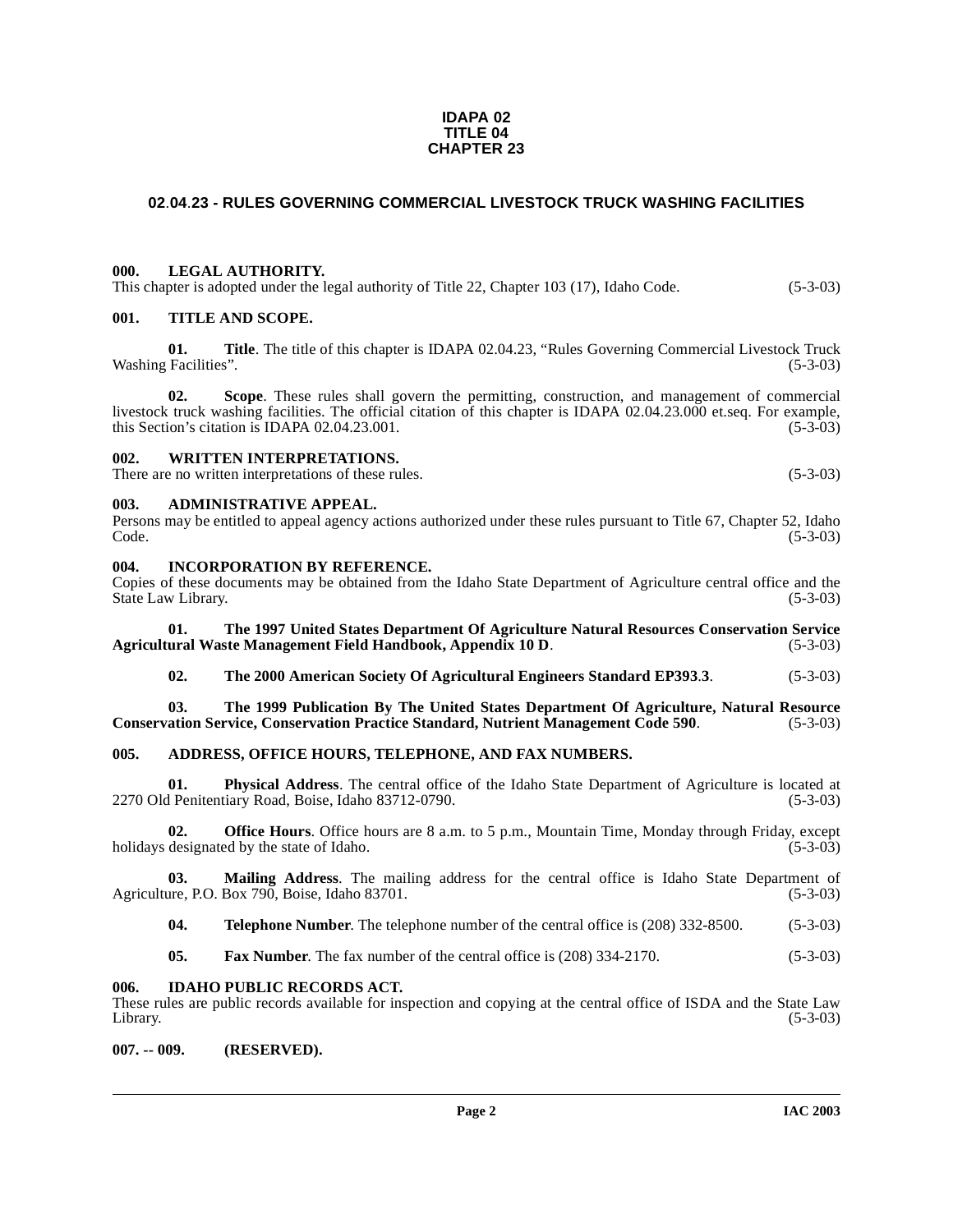#### <span id="page-2-3"></span><span id="page-2-0"></span>**010. DEFINITIONS.**

The following definitions shall apply in the interpretation and enforcement of this chapter. (5-3-03)

<span id="page-2-1"></span>**01. Commercial Livestock Truck Washing Facilities**. Livestock truck washing facilities that charge a fee to wash livestock trucks and trailers, or those facilities where the process wastewater is not regulated pursuant IDAPA 02.04.14 "Rules Governing Dairy Waste," or 02.04.15 "Rules of the Department of Agriculture Governing Beef Cattle Animal Feeding Operations".

**02. Compost**. A biologically stable material derived from the biological decomposition of organic matter.  $(5-3-03)$ 

<span id="page-2-5"></span><span id="page-2-4"></span><span id="page-2-2"></span>**03. Director**. The Director of the Idaho State Department of Agriculture or his designee. (5-3-03)

**04. Discharge**. Release of process wastewater or manure from a commercial livestock truck washing facility to waters of the state. (5-3-03)

**05.** Land Application. The spreading on, or incorporation of manure or process wastewater into the (5-3-03)  $\frac{1}{5-3-03}$  (5-3-03)

<span id="page-2-7"></span><span id="page-2-6"></span>**06. Livestock**. Bovidae, ovidae, suidae, and equidae. (5-3-03)

**07.** Livestock Truck Washing Facilities. Those facilities utilized primarily for washing and cleaning and trailers that haul livestock. (5-3-03) trucks and trailers that haul livestock.

<span id="page-2-10"></span><span id="page-2-9"></span><span id="page-2-8"></span>**08.** Manure. Livestock excrement that may also contain bedding, spilled feed, water, or soil. (5-3-03)

**09. Modified**. Structural or management changes, or alterations to the livestock truck washing facility which would require increased storage or containment capacity or such changes, which would alter the function of the wastewater storage or containment facility. (5-3-03) the wastewater storage or containment facility.

**10. Non-Compliance**. A practice or condition that causes an unauthorized discharge or a practice or condition that if left uncorrected will cause an unauthorized discharge. (5-3-03)

<span id="page-2-11"></span>**11. Non-Land Application Season**. The portion of the year during which land application is not pursuant to an approved NMP. (5-3-03) allowed pursuant to an approved NMP.

<span id="page-2-12"></span>**12. Nutrient Management Plan**. A plan prepared in conformance with the nutrient management standard or other equally protective standard for managing the amount, source, placement, form, and timing of the land application of nutrients or soil amendments. (5-3-03)

**13. Nutrient Management Standard**. The 1999 publication by the United States Department of Agriculture Natural Resources Conservation Service, Conservation Practice Standard, Nutrient Management Code 590, or other equally protective standard approved by the Director. (5-3-03)

<span id="page-2-13"></span>**14. Operate**. Washing or cleaning livestock trucks. (5-3-03)

**15. Operator**. The person who has power or authority to manage, or direct, or has financial control of a commercial livestock truck washing facility. (5-3-03)

**16. Person**. Any individual, association, partnership, firm, joint stock company, joint venture, trust, estate, political subdivision, public or private corporation, state, or federal governmental department, agency or instrumentality, or any legal entity, which is recognized by law as the subject of rights and duties. (5-3-03)

**17. Process Wastewater**. Any water generated on a commercial livestock truck washing facility that to contact with manure, compost, bedding, or feed. (5-3-03) comes into contact with manure, compost, bedding, or feed.

**18.** Runoff. Any precipitation that comes into contact with manure, compost, bedding, or feed on a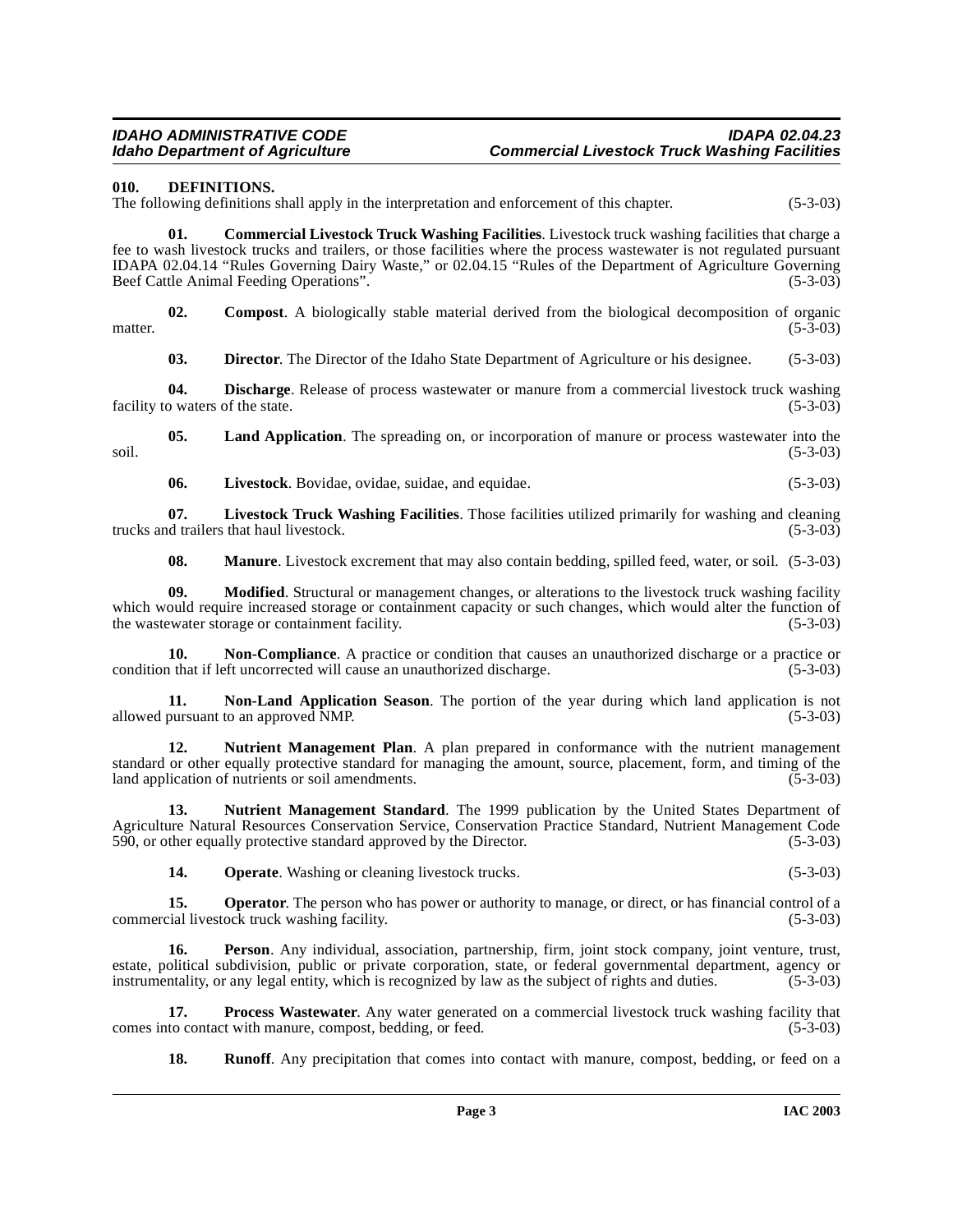# **IDAHO ADMINISTRATIVE CODE IDAPA 02.04.23 Commercial Livestock Truck Washing Facilities**

commercial livestock truck washing facility. (5-3-03)

**19. Unauthorized Discharge**. A discharge of process wastewater or manure from a commercial livestock truck washing facility to surface waters of the state that is not authorized by a National Pollutant Discharge Elimination System permit issued by the United States Environmental Protection Agency. (5-3-03)

<span id="page-3-11"></span>**20. Wastewater Storage And Containment Facility**. That portion of a CLTWF where manure or process wastewater is stored or collected. This includes, but is not limited to, waste collection systems, waste conveyance systems, waste storage ponds, waste treatment lagoons and evaporative ponds. (5-3-03)

**21. Waters Of The State**. All surface and ground water located within the boundaries of the state or boundary streams, rivers and lakes except for private waters as defined in Title 42, Chapter 2, Idaho Code. (5-3-03)

#### <span id="page-3-7"></span><span id="page-3-0"></span>**011. ABBREVIATIONS.**

|      | 01.            | <b>CLTWF.</b> Commercial Livestock Truck Washing Facility.     | $(5-3-03)$ |
|------|----------------|----------------------------------------------------------------|------------|
|      | 02.            | <b>FEMA.</b> Federal Emergency Management Agency.              | $(5-3-03)$ |
|      | 03.            | ISDA. Idaho State Department of Agriculture.                   | $(5-3-03)$ |
|      | 04.            | <b>NMP.</b> Nutrient Management Plan.                          | $(5-3-03)$ |
|      | 0 <sub>5</sub> | <b>NPDES.</b> National Pollutant Discharge Elimination System. | $(5-3-03)$ |
|      | 06.            | <b>NRCS.</b> Natural Resources Conservation Service.           | $(5-3-03)$ |
|      | 07.            | <b>USDA.</b> United States Department of Agriculture.          | $(5-3-03)$ |
| 012. |                | APPLICABILITY.<br>These rules apply to all CLTWF.              | $(5-3-03)$ |

#### <span id="page-3-2"></span><span id="page-3-1"></span>**013. -- 049. (RESERVED).**

#### <span id="page-3-3"></span>**050. INSPECTIONS.**

| $\mathbf{v}\mathbf{v}\mathbf{v}$ |                                                                                                   |            |
|----------------------------------|---------------------------------------------------------------------------------------------------|------------|
|                                  | In order to ascertain compliance with this chapter, the Director shall have reasonable access to: | $(5-3-03)$ |
|                                  |                                                                                                   |            |

**01. Inspect Facilities**. Inspect any facility or land application site listed in the CLTWF's NMP. (5-3-03)

**02.** Inspect Records. Inspect, review, or copy any CLTWF's records deemed necessary, during normal hours. (5-3-03) business hours.

#### <span id="page-3-4"></span>**051. -- 099. (RESERVED).**

#### <span id="page-3-9"></span><span id="page-3-5"></span>**100. PERMIT REQUIRED.**

<span id="page-3-8"></span><span id="page-3-6"></span>

|                                   | No person shall construct or operate a CLTWF without first obtaining a permit to do so from the Director.         | $(5-3-03)$ |
|-----------------------------------|-------------------------------------------------------------------------------------------------------------------|------------|
| 101.                              | <b>APPLICATION FOR PERMIT.</b><br>Applications for permits submitted to the Director shall contain the following: | $(5-3-03)$ |
| 01.<br>and operator of the CLTWF. | Name, Telephone Number, And Address. The name, telephone number, and address of the owner                         | $(5-3-03)$ |
| 02.                               | <b>Physical Address.</b> The physical address of the CLTWF.                                                       | $(5-3-03)$ |

<span id="page-3-10"></span>**03. Scaled Vicinity Map With Site Location**. A detailed sketch of the proposed or existing CLTWF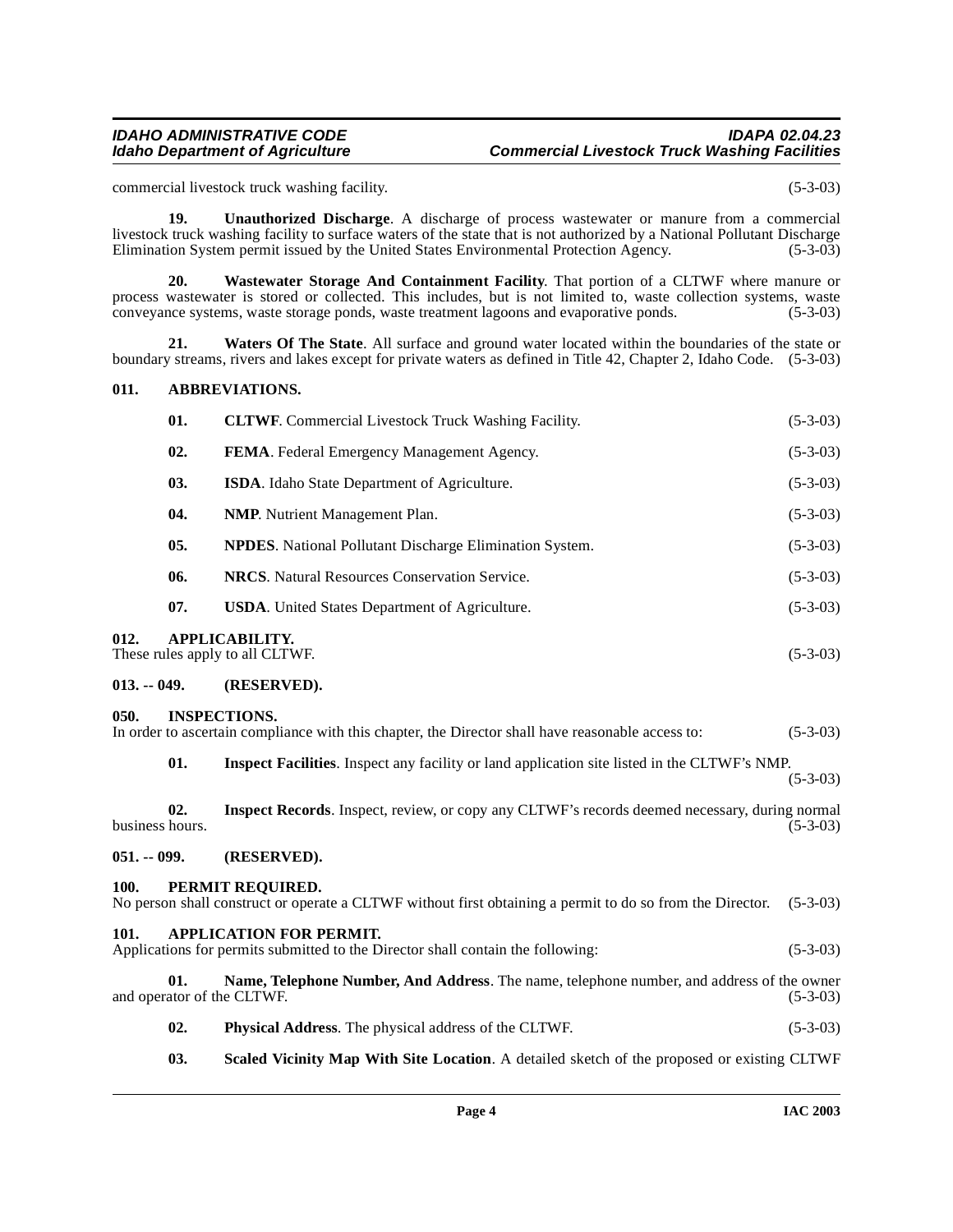# **IDAHO ADMINISTRATIVE CODE IDAPA 02.04.23 Commercial Livestock Truck Washing Facilities**

site location, on an aerial photograph if available, which includes the following: (5-3-03) **a.** The location of all homes, schools, churches, etc. within a one (1) mile radius of the proposed CLTWF: and (5-3-03) CLTWF; and  $(5-3-03)$ **b.** Private and community domestic water wells, irrigation wells, existing monitoring wells, and existing injection wells as documented by Idaho Department of Water Resources or other sources, which are with in a one (1) mile radius of the proposed or existing CLTWF; and (5-3-03) one  $(1)$  mile radius of the proposed or existing CLTWF; and **c.** Irrigation canals, irrigation laterals, rivers, streams, springs, lakes, reservoirs, and designated wetlands, which are within a one (1) mile radius of the proposed CLTWF; and  $(5-3-03)$ **d.** Location of all land application sites; and (5-3-03) **e.** FEMA flood zones or other appropriate flood data for the CLTWF site and all land application  $s$  ites.  $(5-3-03)$ **04. Scaled Site Plan**. A site plan showing all buildings, process wastewater and manure storage areas, piping, and roadways. (5-3-03) **05.** Land Application System. A detailed description of the current or proposed management and methods used to make land application including: (5-3-03) practices and methods used to make land application including: **a.** Timing, frequency, and duration of practices. (5-3-03) **b.** Proximity of land application sites to residential and public use areas. (5-3-03) **06.** Nutrient Management Plan. A NMP for all land where manure or process wastewater from the is land applied. (5-3-03) CLTWF is land applied. **102. -- 109. (RESERVED). 110. DURATION OF PERMIT.**  Permits issued pursuant to this chapter shall be valid for a period of two (2) years. (5-3-03) **111. RENEWAL OF PERMIT.**  The operator of a CLTWF shall submit an application to renew the permit to the Director for approval ninety (90) days prior to the expiration of the existing permit. (5-3-03) days prior to the expiration of the existing permit. **112. -- 119. (RESERVED). 120. REVOCATION OF PERMIT.** The Director may revoke the permit of any CLTWF that violates any of the provisions of this Chapter. (5-3-03) **121. -- 199. (RESERVED). 200. UNAUTHORIZED DISCHARGES.** Unauthorized discharges of manure or process wastewater from CLTWF or land application sites owned or controlled by a CLTWF are prohibited. (5-3-03) **201. -- 209. (RESERVED).**

#### <span id="page-4-14"></span><span id="page-4-13"></span><span id="page-4-12"></span><span id="page-4-11"></span><span id="page-4-10"></span><span id="page-4-8"></span><span id="page-4-7"></span><span id="page-4-6"></span><span id="page-4-5"></span><span id="page-4-4"></span><span id="page-4-3"></span><span id="page-4-2"></span><span id="page-4-1"></span><span id="page-4-0"></span>**210. NOTIFICATION OF DISCHARGE.**  Within twenty-four (24) hours of learning of a discharge, the operator of a CLTWF shall verbally notify the Director of such a discharge. (5-3-03) of such a discharge.

#### <span id="page-4-15"></span><span id="page-4-9"></span>**211. WRITTEN NOTIFICATION.**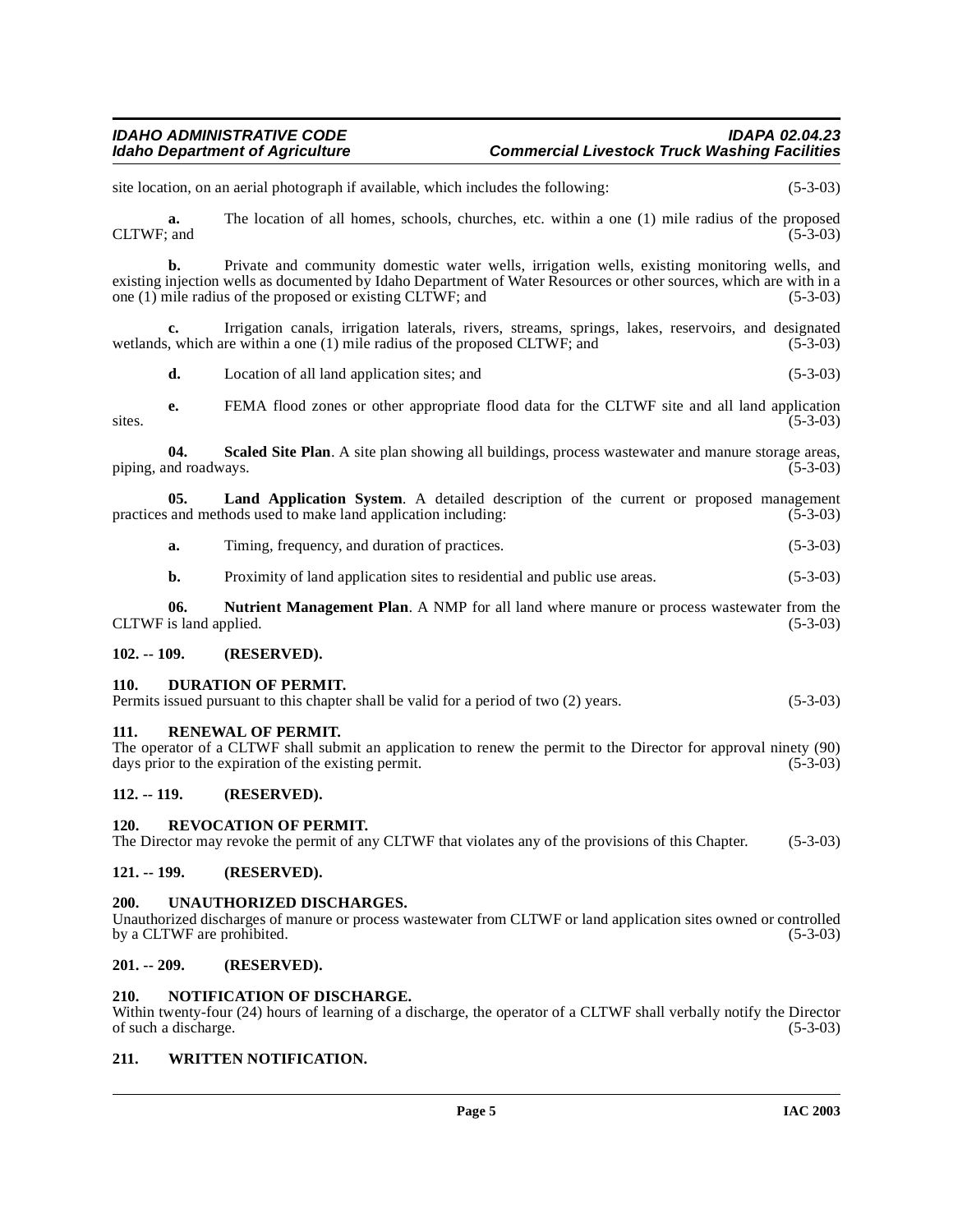If the ISDA has not begun a discharge investigation within five (5) days of the verbal notification to the director, the operator shall submit a written report to the Director which includes: (5-3-03) operator shall submit a written report to the Director which includes:

<span id="page-5-9"></span>**01. A Description Of The Discharge**. A description of the flow path to the receiving water body; and (5-3-03)

**02.** Flow Rate. An estimation of the flow rate and volume discharged; and (5-3-03)

**03. Dates And Time**. The period of discharge, including dates and times, and if not already corrected, the anticipated time the discharge is expected to continue; and  $(5-3-03)$ 

<span id="page-5-12"></span>**04. Steps Taken**. Steps taken to reduce, eliminate, and prevent recurrence of the discharge. (5-3-03)

#### <span id="page-5-0"></span>**212. -- 299. (RESERVED).**

### <span id="page-5-1"></span>**300. WASTEWATER STORAGE AND CONTAINMENT FACILITIES.**

All CLTWF shall have wastewater storage and containment facilities designed, constructed, operated, and maintained sufficient to contain: (5-3-03) sufficient to contain:

**01. Process Wastewater**. All process wastewater generated on the CLTWF during the non-land application season; and (5-3-03) (5-3-03)

**02. Rainfall**. The runoff from a twenty-five (25) year, twenty-four (24) hour rainfall event; and

(5-3-03)

**03. Winter Precipitation**. Either three (3) inches of runoff from the accumulation of winter precipitation or the amount of runoff from the accumulation of precipitation from a one-in-five (1 in 5) year winter. (5-3-03)

#### <span id="page-5-2"></span>**301. -- 309. (RESERVED).**

#### <span id="page-5-8"></span><span id="page-5-3"></span>**310. CONSTRUCTION REQUIREMENTS.**

All CLTWF shall have wastewater storage and containment facilities designed and constructed in accordance with the engineering standards and specifications contained in the Natural Resources Conservation Service Agricultural Waste Management Field Handbook, Appendix 10D or the American Society of Agricultural Engineers Standard EP393.3, or other equally protective standards approved by the Director. (5-3-03) EP393.3, or other equally protective standards approved by the Director.

#### <span id="page-5-4"></span>**311. -- 319. (RESERVED).**

# <span id="page-5-11"></span><span id="page-5-5"></span>**320. SUBSTANCES ENTERING WASTEWATER STORAGE AND CONTAINMENT FACILITIES.**

Only manure and process wastewater from the operation of the CLTWF shall be allowed to enter wastewater storage and containment facilities. The disposal of any other materials into a wastewater storage and containment facility, including, but not limited to oil, grease, heavy metals, chlorinated solvents, and human waste is prohibited. (5-3-03)

# <span id="page-5-6"></span>**321. -- 329. (RESERVED).**

#### <span id="page-5-10"></span><span id="page-5-7"></span>**330. NUTRIENT MANAGEMENT.**

Each CLTWF shall submit, to the Director for approval, a NMP that conforms to the nutrient management standard. (5-3-03)

**01. Odor**. Each NMP shall address odors generated on the CLTWF, and land application sites. Odors shall not be generated in excess of odors normally associated with livestock production in Idaho. (5-3-03)

**02.** Land Application. Each NMP shall include all land to which manure or process wastewater from WF is land applied. (5-3-03) the CLTWF is land applied.

**03. Duty Of Operator**. It shall be the duty of the operator of a CLTWF to ensure that the NMP, for any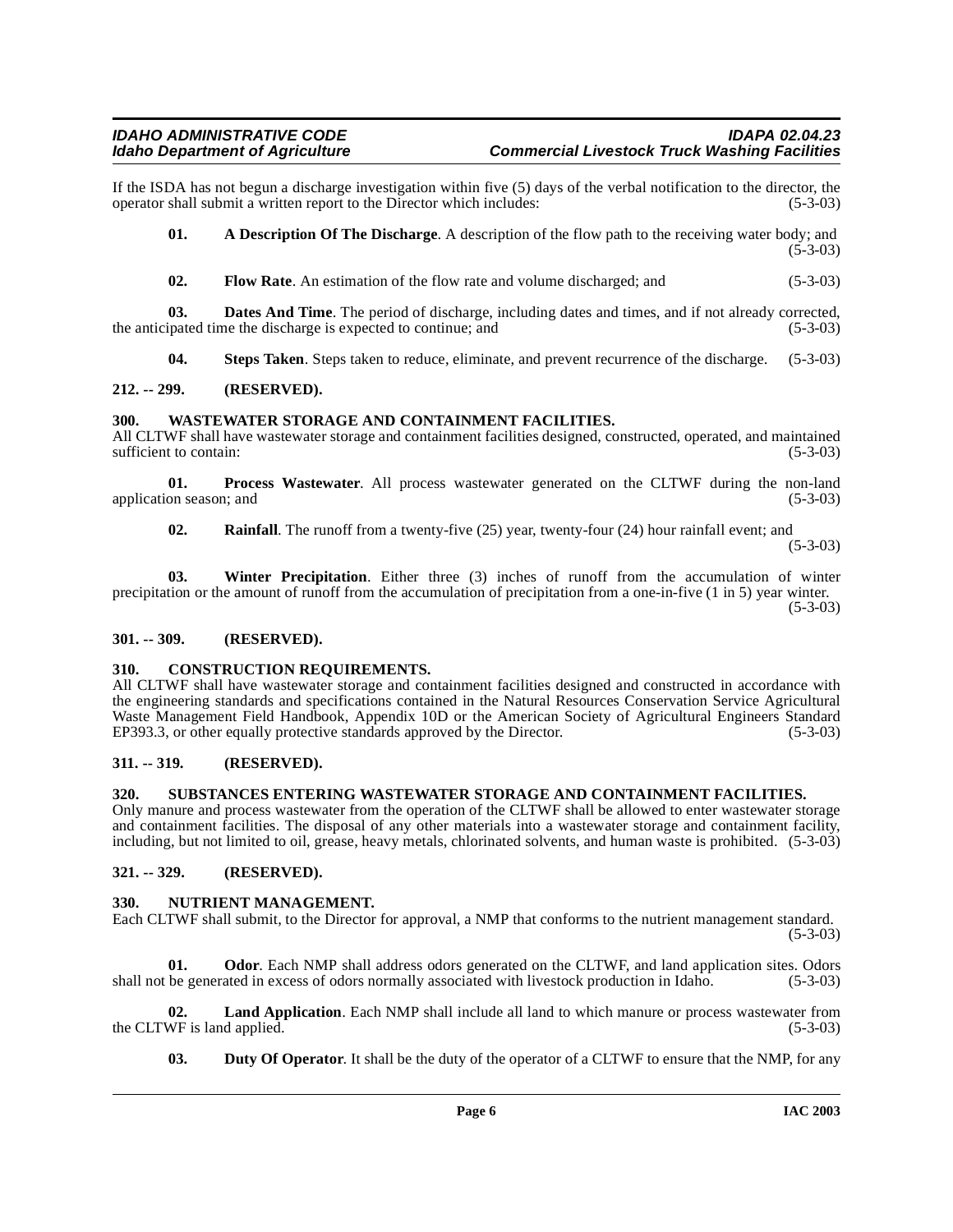land included in the NMP, is implemented. (5-3-03)

**04.** Implementation Of NMP. Failure to implement and abide by an approved NMP is a violation of this chapter. (5-3-03) this chapter.  $(5-3-03)$ 

# <span id="page-6-0"></span>**331. -- 349. (RESERVED).**

# <span id="page-6-1"></span>**350. EXISTING CLTWF.**

CLTWF that are operating on or before July 1, 2002 shall submit a NMP to the director for approval no later than January 1, 2003. (5-3-03) (5-3-03)

### <span id="page-6-2"></span>**351. -- 359. (RESERVED).**

#### <span id="page-6-3"></span>**360. NEW CLTWF.**

Any new CLTWF, commencing operations after July 1, 2002, shall submit a NMP to the Director for approval with its application for a permit to operate a CLTWF. The Director shall respond to or approve such NMP within sixty (60) days of submission. (5-3-03) days of submission.

<span id="page-6-4"></span>**361. -- 999. (RESERVED).**